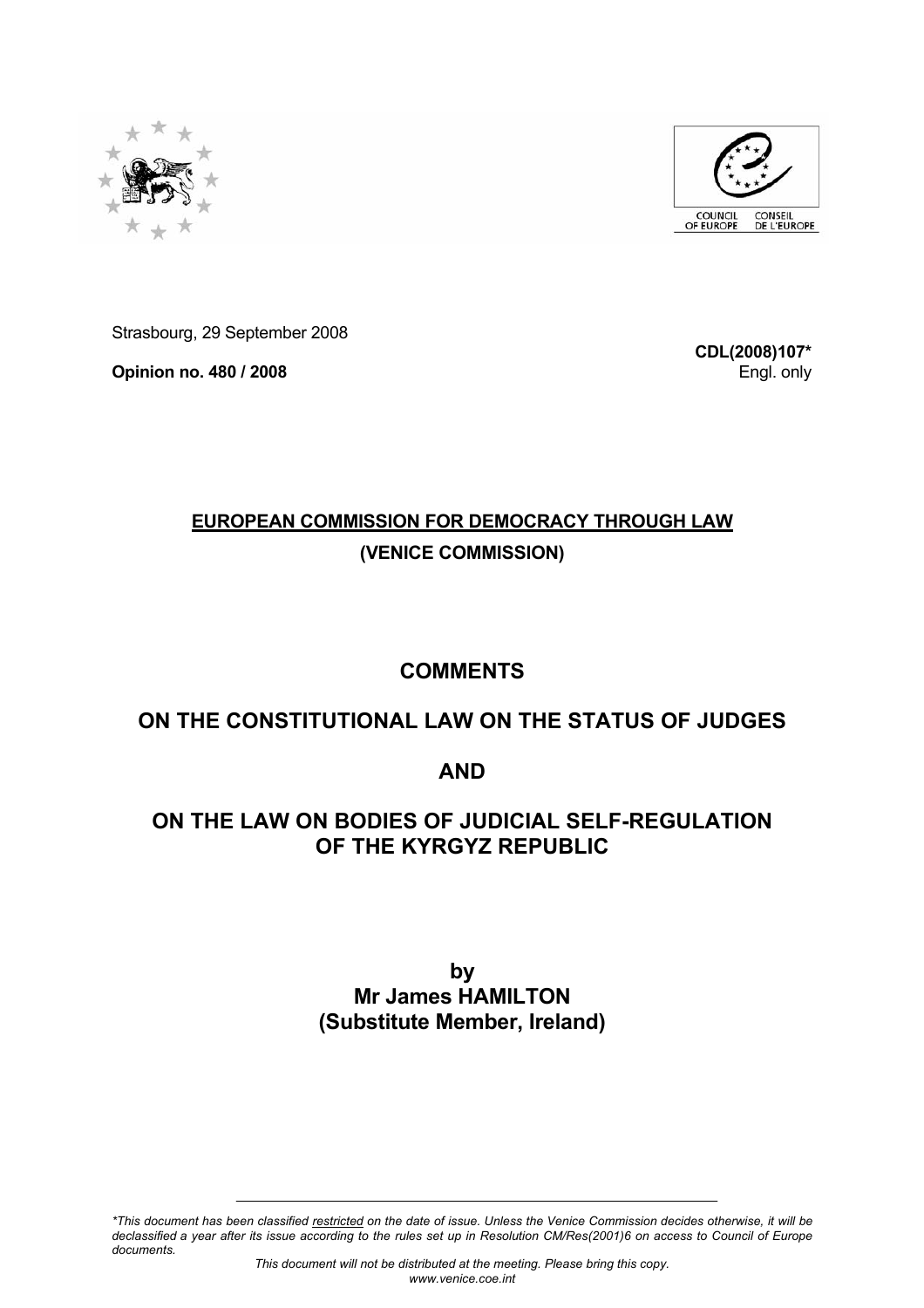- 1. The opinion of the Venice Commission has been sought in relation to two draft laws:
	- 1) The Law on the Status of Judges
	- 2) The Law on Judicial self-regulation

#### **The Law on the Status of Judges**

2. The Constitutional Law on the status of judges has three declared objectives.

Firstly, to create legal machinery guaranteeing the status of judges,

Secondly, to provide judges with guarantees of independence, and

Thirdly to make provision for the election, appointment, transfer, rotation, discharge from office, liability and material and social provisions of judges.

#### **Chapter 1**

- 3. Chapter 1 of the law states a number of general principles including the exclusive exercise of justice by courts, access to justice free of charge, the autonomy of courts and independence of judges, equality before the law, examination of cases in public, and the binding nature of judicial acts. (Article 3) These provisions seem appropriate.
- 4. Article 4 headed "unity of status of judges" states as follows:

"Not all judges of the Kyrgyz Republic shall enjoy the same status. Special characteristics of the legal situation of certain categories of judges may be established by a law of the Kyrgyz Republic."

It is not clear to the writer what is the thinking behind this provision. It would be desirable that the Article define what differences in status are intended and what are the "special characteristics of the legal situation" which would justify such distinctions.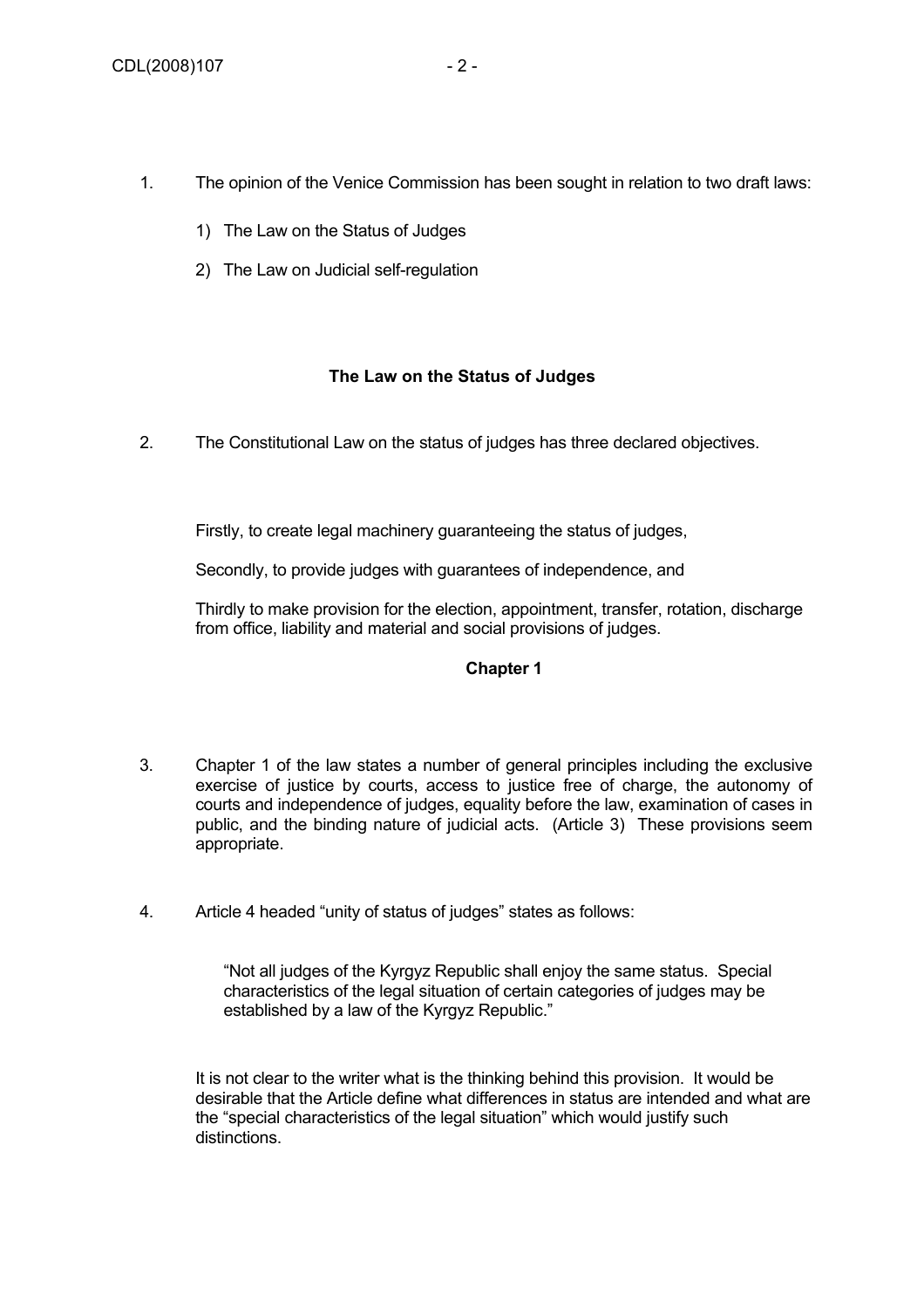- 5. Article 6 prohibits judges from membership of or support for political parties, from being part of the legislature or the executive, from entrepreneurial activity or paid work, except for teaching or academic work or participation in judicial self-regulation bodies. It would be useful to extend this exception to permit judges to participate in international associations of judges or to participate in expert bodies both on the national and the international level – for example, as the draft stands there might be some doubt whether a Kyrgyz judge could be appointed to a body such as the Venice Commission or undertake work as an expert on their behalf.
- 6. Articles 8-10 provide for different classification categories for judges which in turn determine their pay. The deprivation of a classification category is permitted only under a judicial procedure as a type of additional sanction imposed by a court sentence in a criminal case. This seems to imply that a judge convicted of a criminal offence may remain as a judge, albeit on a reduced salary. It needs to be clarified in what circumstances this can happen. If an offence is so serious as to warrant punishment by a substantial diminution of salary, how can the person who committed it remain as a judge?

- 7. Chapter 2 deals with guarantees for the independence of judges. This represents a difficult balance. On the one hand a judge has to be put in a position where interference with the judge's work or person by third parties is made difficult. On the other hand this should not be done in such a way as to put the corrupt or dishonest judge beyond the reach of the law.
- 8. Insofar as the law provides that the activity of judges may not be interfered with, that judges may not be removed except in accordance with the Constitution and the law, and that proper material and social provision needs to be made for judges, these are appropriate provisions.
- 9. Articles 11 and 14 read on their own appear to provide for a complete immunity of judges. Such an immunity goes too far. However, Article 30 does provide a mechanism whereby a judge can be made criminally liable, although the relationship between Articles 14 and 30 is not very clear. Presumably Article 30 is intended as an exception to Article 14. The three Articles reflect Article 83(2) of the Constitution which provides for immunity (except where a judge is caught at the scene of a crime) which may be waived by the Jogorku Kenesh is the case of Constitutional Court and Supreme Court judges and by the President for local court judges. A judge should have no immunity from criminal liability if he commits a crime. Of course, it may be reasonable to take measures to prevent any arbitrary harassment of a judge under the pretext of law enforcement. This can be achieved by such measures as providing that the consent of a person such as the President of a court or the chief prosecutor is required in order to authorize arrest, search or detention as is indeed provided for in Article 30.
- 10. Similarly, it is reasonable to grant immunity from civil suit to a judge acting in good faith in the performance of his duty, but it should not be extended to a corrupt or fraudulent act carried out by a judge.

#### **Chapter 3**

11. Chapter 3 deals with the procedures for electing the judges of and appointing the presidents and vice-presidents of the Constitutional Court and the Supreme Court.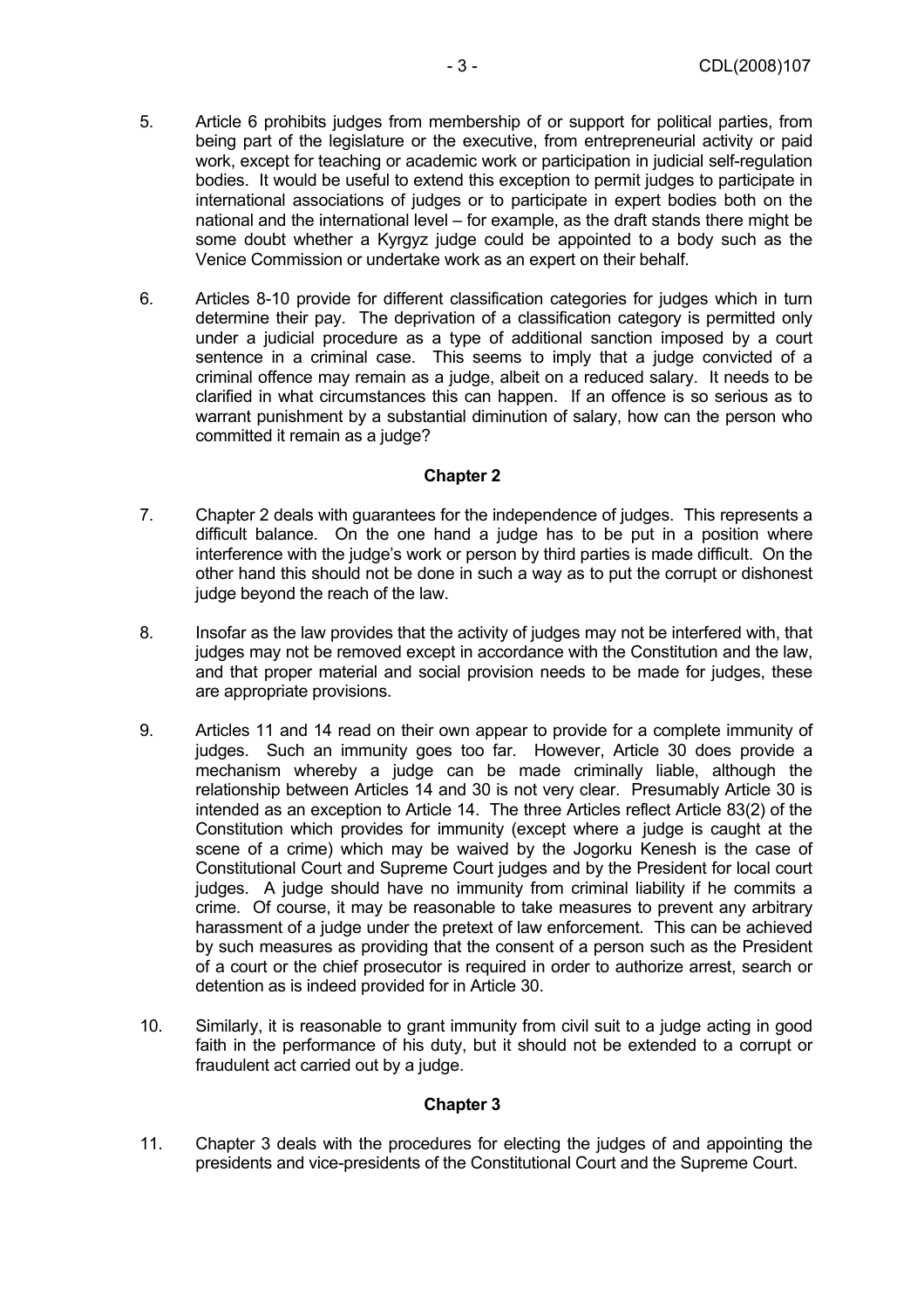- 12. Judges of the Constitutional Court are elected by the Jogorku Kenesh (parliament) on the proposal of the President of the Republic as provided for by Article 83(5) of the Constitution. If a candidate is rejected the President may propose the same or another candidate. The law does not specify how a deadlock is to be resolved if the President were to repeatedly nominate a candidate who was repeatedly rejected.
- 13. There is no technical input by a body such as an expert committee who would vet the suitability of candidates for election. In my view such an input would be desirable.
- 14. In the case of the Supreme Court, where there is a vacancy the National Council holds a competition in which any judge of more than 5 years standing as a judge who has at least 10 years experience as a judge may apply. The Council then submits candidates to the President, who nominates one candidate. The Jogorku Kenesh then takes a decision. Again, there is potential for deadlock. I have no information concerning the composition of this National Council which I assume is the National Council for the Judiciary referred to in Articles 83 and 84 of the Constitution.
- 15. In deciding what candidates to submit to the President the Council considers the judges' personnel files. It is not clear what information is kept on these files or who compiles them.
- 16. In paragraph 9 the following provision appears:-

"In the event of no other candidate being available, the National Council shall submit to the President of the Kyrgyz Republic other candidates from among those having participated in the competition."

I do not find this very clear. Does it mean that if the President and the Jogorku Kenesh fail to appoint anyone the Council is to look at the applications again?

- 17. Paragraph 10 says that among persons disqualified from being judges of the Constitutional Court or the Supreme Court are "persons who have a conviction, including a quashed …. conviction." Surely if a conviction is quashed it is not a conviction and should not be a bar to appointment? What if it had been wrongfully obtained by perjured evidence?
- 18. The presidents and vice-presidents of the two courts are to be appointed by the President with the consent of the Jogorku Kenesh. There is potential for deadlock here.

#### **Chapter 4**

- 19. Chapter 4 deals with the appointment and transfer of judges of local courts. Candidates require 5 years legal experience or to have passed an examination set by the Council of Judges. Again, persons who have a quashed conviction may not be local judges.
- 20. The National Council holds a competition for local judges. The applicants must provide certain documentation but may also supply "other documents (references, recommendations) describing the applicant's personal qualities". Where serving judges are concerned their documents shall contain "private opinions pronounced in respect of the judge". This does not seem desirable or transparent.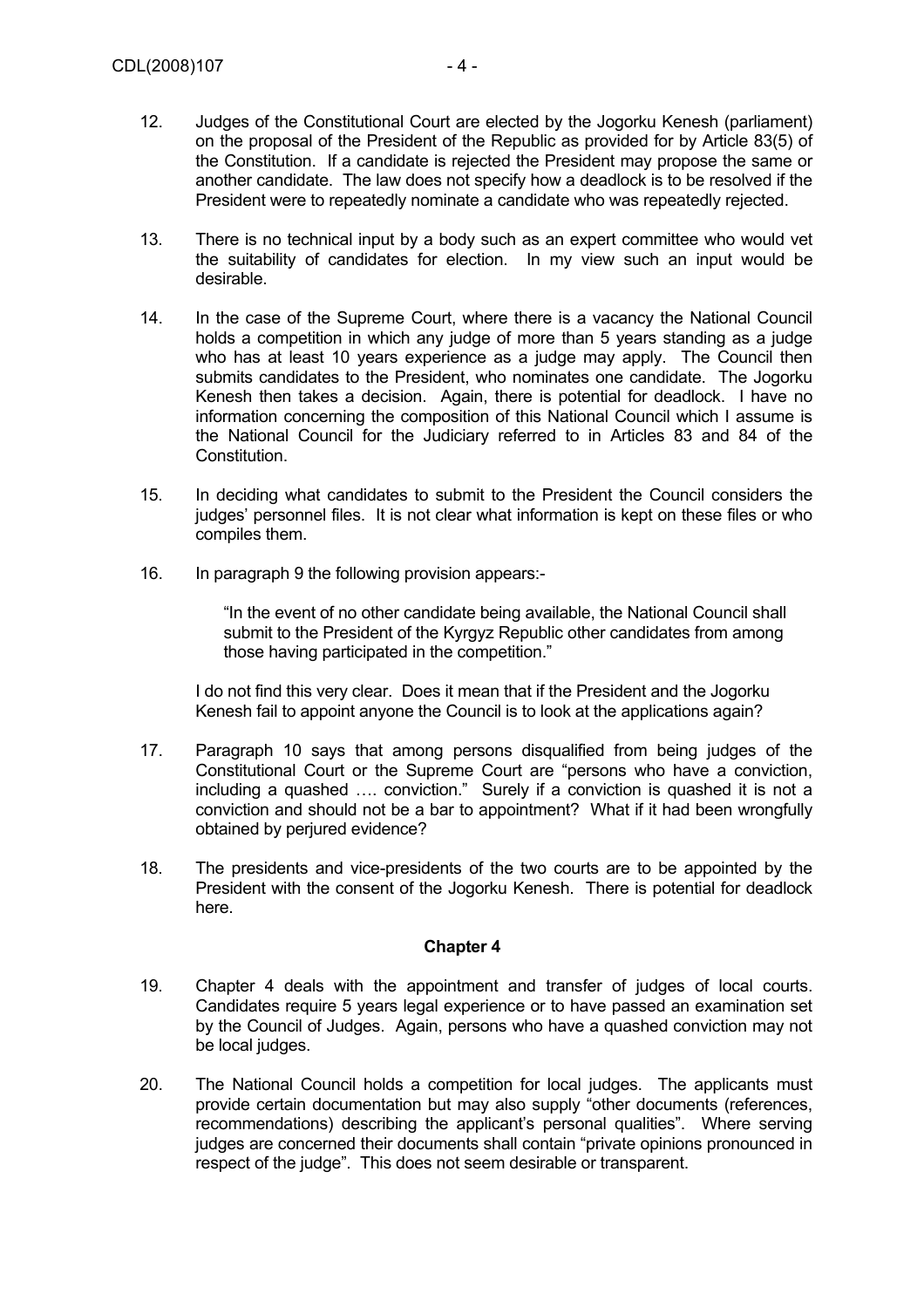- 21. There is then a qualifying examination and an interview. The National Council makes recommendations and the President of the Republic makes the appointment. The judge is then assigned to a specific local court (Article 22(3)).
- 22. Article 23 provides for transfers by the President of the Republic on the proposal of the National Council, at the judge's wish, in the case of a reorganization, when the judge has served more than 10 years, or in circumstances beyond the judge's and the State's control, including the judge's state of health.
- 23. Presidents and vice-presidents of local courts are appointed by the President of the Republic on the National Council's proposal. Private opinions may be taken into account.

- 24. Chapter 5 deals with suspension, dismissal and termination of powers.
- 25. Suspension occurs where a judge is a candidate for political office. The suspension ends where the person is no longer such a candidate. I do not think it desirable that a judge should be able to contest political office without first resigning. If a judge is a candidate and fails to be elected he or she is nonetheless identified with a political tendency to the detriment of judicial independence.
- 26. Article 25 also provides that the decision to suspend or restore a judge's powers is to be taken by the President of the Republic. It should be made clear that this is not a discretionary decision.
- 27. A judge is to be dismissed from office or discharged from exercising judicial duties by the President of the Republic on the proposal of the National Council if criminal proceedings are instituted, or administrative proceedings under judicial procedure or if a motion for discharge is lodged. I would have thought that a judge should not be dismissed, but merely suspended, pending the determination of proceedings. Dismissal followed by restoration to office seems envisaged by Article 25(3) and (4). In English, the terminology is confusing. The Article speaks of suspension of powers, dismissal from office, and discharge from exercising duties without defining clearly what is the difference between them. Salary continues to be paid during suspension but not following dismissal (although on restoration to office outstanding salary can be paid).
- 28. Article 26 sets out ground for discharge from office. They are:
	- 1) Reaching retirement age,
	- 2) On the judge's own application,
	- 3) Health grounds (attested to by a medical commission)
	- 4) Failure to report for work for more than four months (excluding reasons of pregnancy or child-care),
	- 5) Appointment to another court or position,
	- 6) Refusal to accept transfer,
	- 7) A guilty criminal verdict,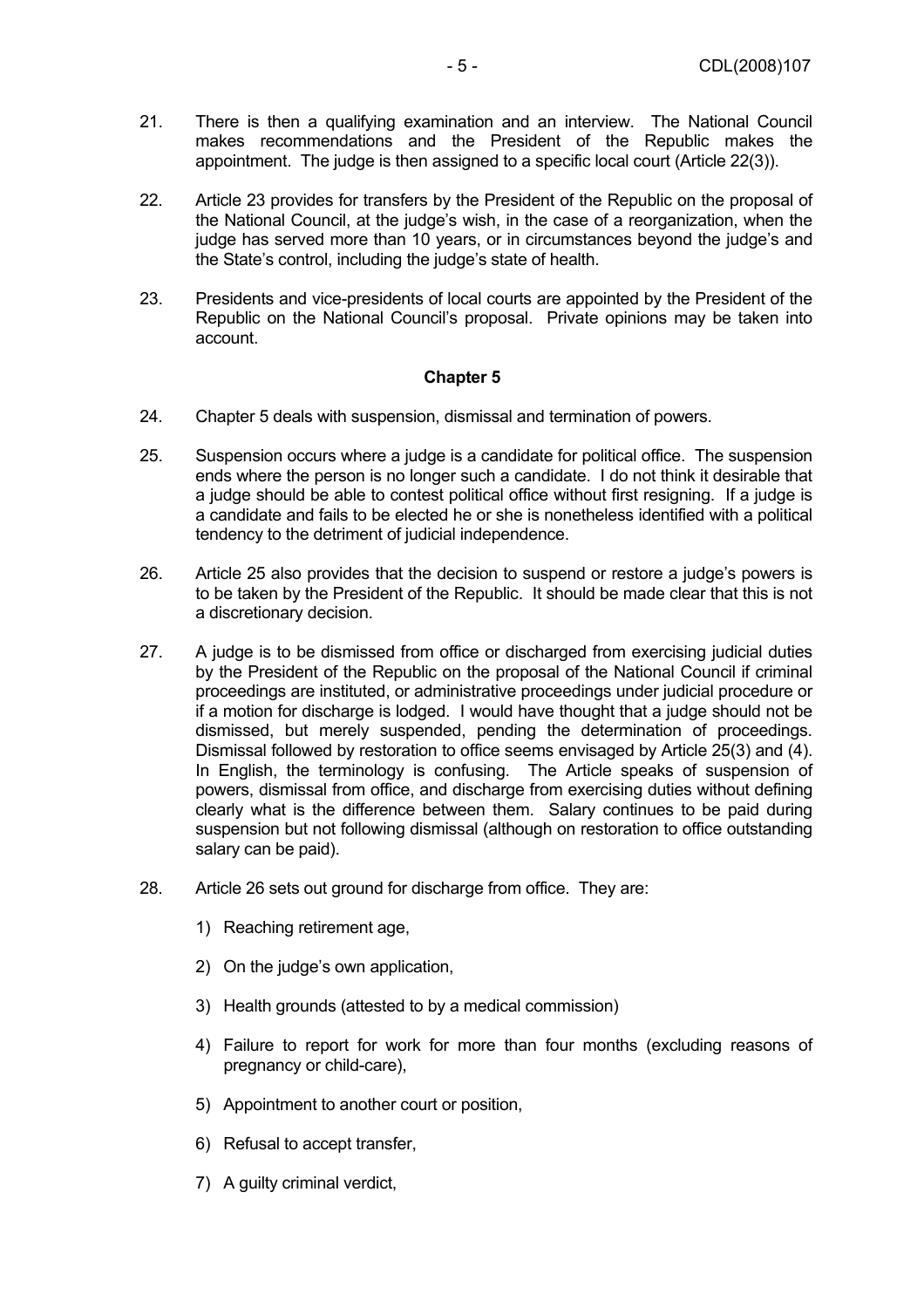- 8) A court judgement to apply compulsory medical measures,
- 9) A disciplinary infringement incompatible with the calling of a judge, confirmed by decisions of the Council of Judges or the National Council,
- 10) Activity incompatible with the office of judge.
- 29. It is not clear what is meant by "activity incompatible with the office of judge" which is not otherwise covered (Article 26(9)). Who is to determine this?
- 30. On the proposal of the President of the Republic judges of the Constitutional Court and the Supreme Court may be discharged early on a two-thirds vote of the total membership of the Jogorku Kenesh. No criteria for such an early discharge are stated and in my opinion this is an undesirable provision for this reason. The procedure to be adopted is not set out and it is not even clear that any grounds must be stated or what rights of defence the judge has. No involvement by an expert body is provided for.
- 31. Local judges may be discharged by the President of the Republic on the proposal of the National Council. No criteria or procedures are set out in the provision.
- 32. Article 27 sets out the grounds for the ceasing or termination of the judge's powers (as distinct from discharge from office). The Article begins with a tautology "a judge's powers shall cease in connection with the expiry of their powers". The grounds for early termination are:
	- 1) Loss of citizenship or acquisition of foreign citizenship,
	- 2) Limited legal capacity or declared incapacity,
	- 3) Death,
	- 4) Notification of death and
	- 5) Recognition as a missing person.
- 33. Early termination is effected by the body which appoints or elects them. It is not clear who this is where there is involvement of more than one body, e.g. if the consent of parliament to an appointment is required must it also consent to early termination?
- 34. It remains unclear to me why certain happenings result in discharge from office and others in termination of powers, e.g. reaching the age limit leads to the former and death to the latter.

- 35. Chapter 6 deals with the disciplinary and criminal liability of judges.
- 36. Article 28 deals with disciplinary liability of judges and has to be read in conjunction with Article 6 which sets out the duties of the judge. Two possible penalties are provided for – an observation or reprimand, and early discharge from office.
- 37. Violation of the obligations in Articles 6(1)(1) and (2) of the law are punishable by either penalty. In some respect these obligations are somewhat vague. "Anything that might besmirch the authority or dignity of a judge" may be open to a subjective interpretation. It would be desirable that this provision be more precise.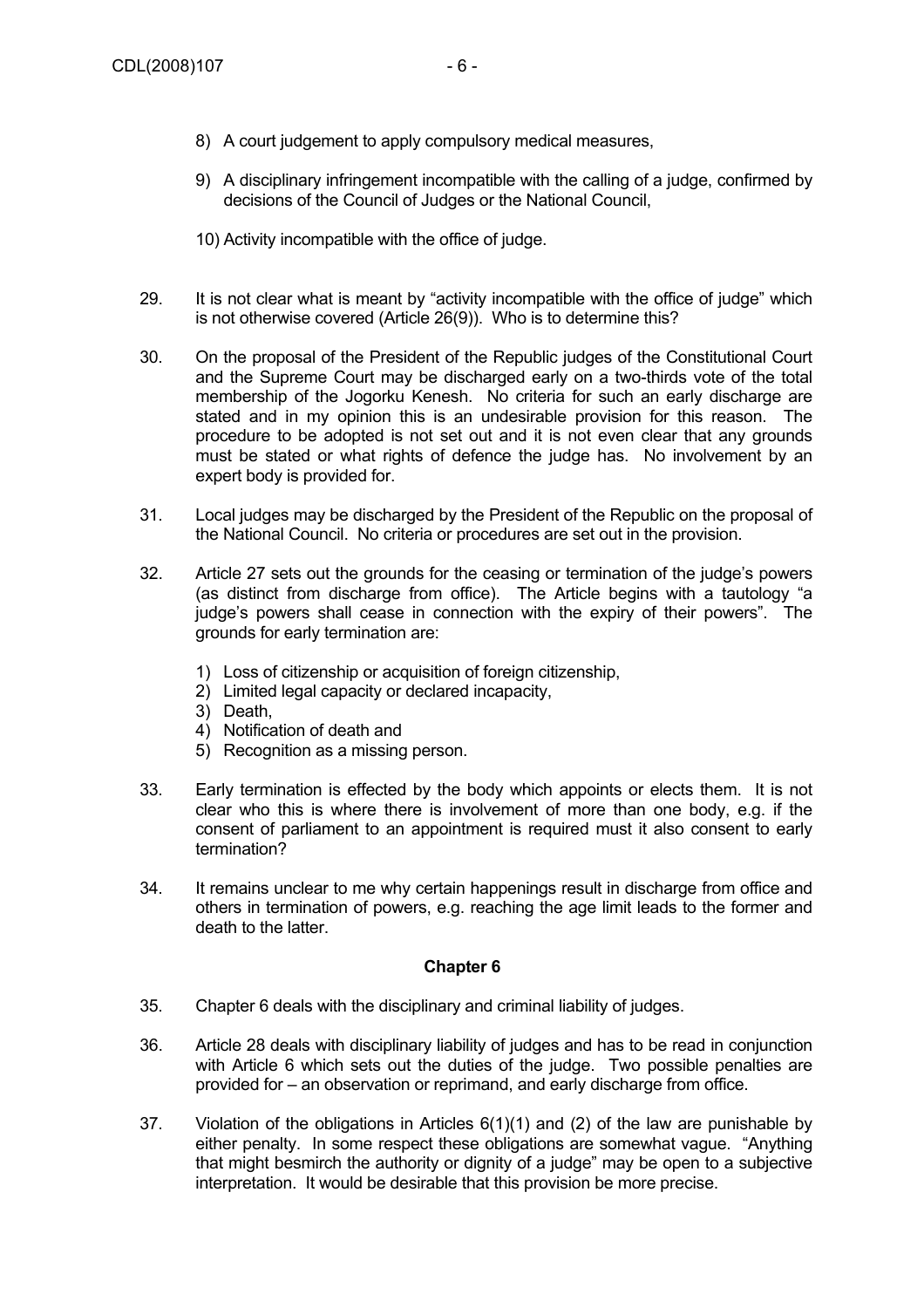- 38. Violation of the obligations in Article 6(1) (3) to (7) lead to an observation for a first violation, a reprimand for a second and early discharge for a third. It may be that some greater flexibility would be appropriate. A first violation might be very serious, for example, a failure to deal with a serious conflict of interest or to make a correct declaration of property or income. Conversely, a second or third violation might be trivial, such as a failure to comply with the rules of working arrangements in some trivial respect. Breaches of Article 6 (3) to (5) lead to early discharge (these relate to taking part in political activity or entrepreneurial activity or other work).
- 39. Complaints may be made by any individual or legal entity, or public authority, or the president of a court. They may also be instituted by the private opinion of a higherranking court (Article 29(1)). This latter provision seems unjust. How can somebody defend himself from a private complaint?
- 40. After complaint, the Council of Judges establishes a committee to investigate. The committee has extensive powers to question the judge, the complainant and witnesses. The judge against whom the complaint is made is to be given "sufficient time to familiarise themselves with the case materials". The draft law does not indicate that the judge has the right to confront and question witnesses or make submissions. There is no reference to a right to legal representation.
- 41. After examining the committee of examination's report the Council of Judges makes a decision. There is no provision for an appeal to a court of law and this omission should be rectified. The ultimate decision to discharge the judge is then taken by the Jogorku Kenesh at the proposal of the President based on the Council of Judges' decision. It is not clear whether the President and the parliament have a discretion in the matter and if so by what criteria it is to be exercised.
- 42. Article 30 concerns the bringing of criminal proceedings against a judge. The decision to do so must be taken by the Prosecutor General and he must have the consent of the National Council. Likewise, administrative proceedings require the National Council's consent. The National Council must refuse consent if the proceedings were "prompted by the statute adopted by the judge in the exercise of their judicial powers". It is not clear whether this is the only basis on which consent can be refused. It is not clear how exactly these provisions relate to those concerning the judge's immunity but presumably they are intended as an exception.
- 43. Article 31 provides that the carrying out of operational or search measures against a judge can take place only after the institution of criminal proceedings. This seems to me to pose a difficulty in a case where one could not know whether there was sufficient evidence to justify charges only after the search or other investigation.

44. Chapter 7 deals with social guarantees of the status of judges. The law provides for guarantees for salaries, official accommodation, paid leave, pregnancy and childbirth leave, medical insurance, compensation, for work related injury, life insurance, death benefit, pensions, lump sums and protection where there is a threat to the judge. The provisions seem appropriate.

#### **The Law on Bodies of Judicial Self-Regulation / Self-Government**

45. Article 91 of the Constitution of the Kyrgyz Republic provides as follows:-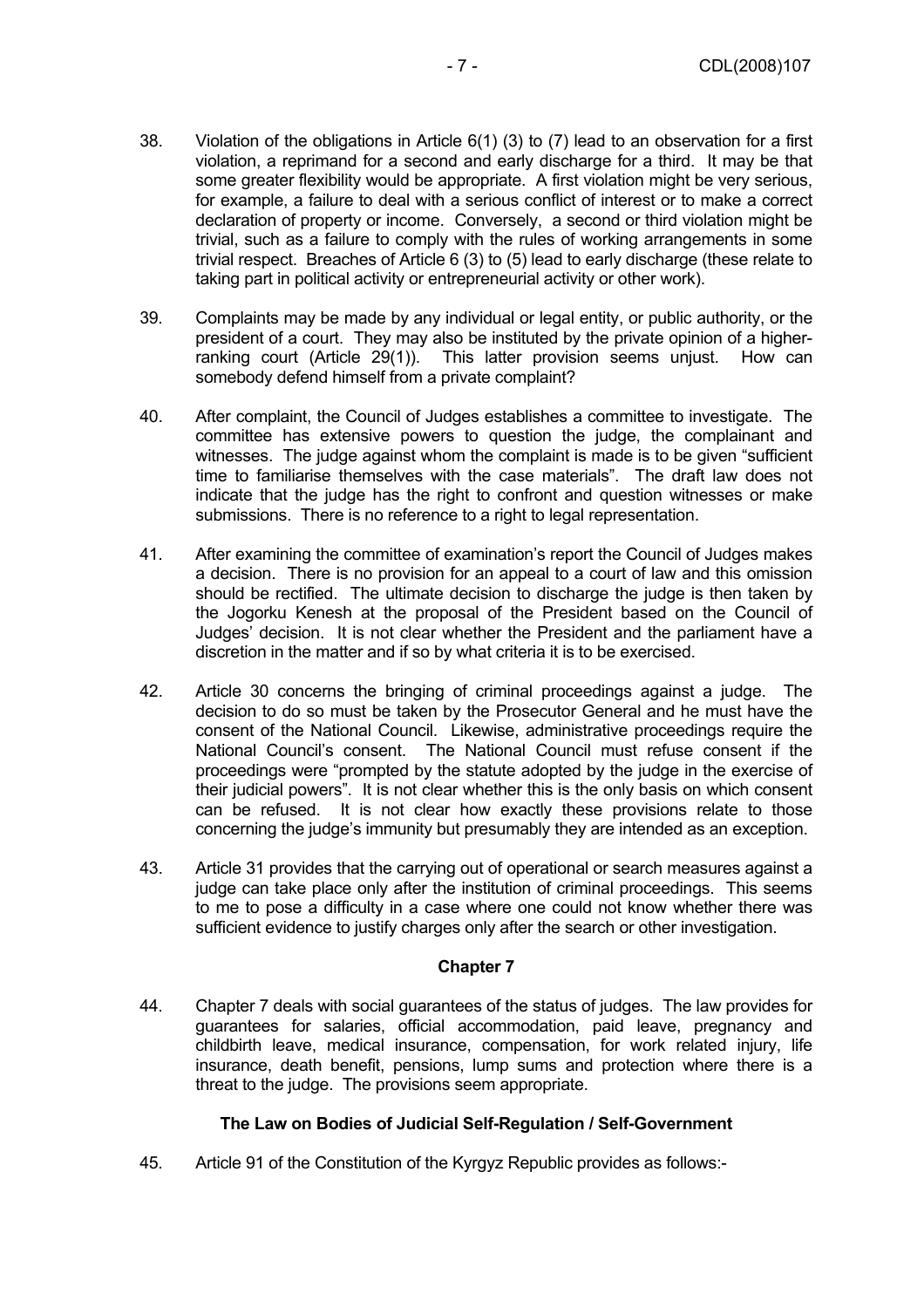2. The Congress of Judges shall be the bodies of judicial self-regulation in the Kyrgyz Republic.

The Council of Judges shall protect the rights and lawful interests of judges, exercise supervision over the drawing up and implementation of court budgets, organise basic and further training for judges and consider questions of disciplinary proceedings against judges.

- 3. The organisation and activities of the judicial self-regulatory bodies shall be defined by law."
- 46. The draft law is a short one which establishes two bodies of judicial self-regulation, the Congress of judges and the Council of judges. The congress is to meet once every three years and is the supreme body of judicial self-regulation. Extraordinary congresses may be convened at the initiative of one-third of all judges or of the Council of Judges. The Council which has fifteen members is to be elected by the Congress. It is subordinate to the Congress and its function is to implement the Congress' policy in the period between congresses.
- 47. The draft law is a framework law which in many respects is quite short on detail. How the system works in practice will depend very much on what other legal and regulatory acts are adopted to govern its working.
- 48. The draft law does not go into much detail on precisely what functions the two bodies will have but describes their functions in fairly general terms. "Judicial selfregulation" is defined as "the means of organising the judicial community, making it possible to resolve questions concerning the internal activities of judges through its own bodies". The function of the two bodies is described in Article 4 as that of "expressing and defending the interests of both judges and other persons vested with judicial power". However, the procedure for their formation and activity is to be determined by the Congress. Article 5 provides that the fundamental aims of the bodies are, firstly, to protect the rights and lawful interests of judges, secondly, to assist in improving the judicial system and judicial proceedings, and thirdly to represent the interests of judges in dealings with state bodies, public associations and international organizations.
- 49. Article 7 goes on to specify the powers of the Congress. In addition to the representational role already referred to it confers a policy-making function and an executive role on the Congress. Among the powers are 1) to establish rules of procedure of both bodies 2) to establish a Blueprint for judicial reform 3) to establish a Judges' Code of honour as well as 4) to determine the main thrusts of policy of the judicial branch of authority and assign tasks to the Council of Judges aimed at guaranteeing the independence of courts and also protecting the rights and lawful interests of judges and 5) to resolve other questions concerning the judicial community. While it is expressly provided that the Congress may not intervene in matters of dispensing justice, it is provided that the Congress' decisions are to be binding on judges.
- 50. Article 9 provides for the power of the Council. Again, these include important executive powers as well as advisory and recommendatory powers. Among these are the supervision over the drawing up and implementation of the courts budget, the examination of questions of instituting disciplinary proceedings against judges,